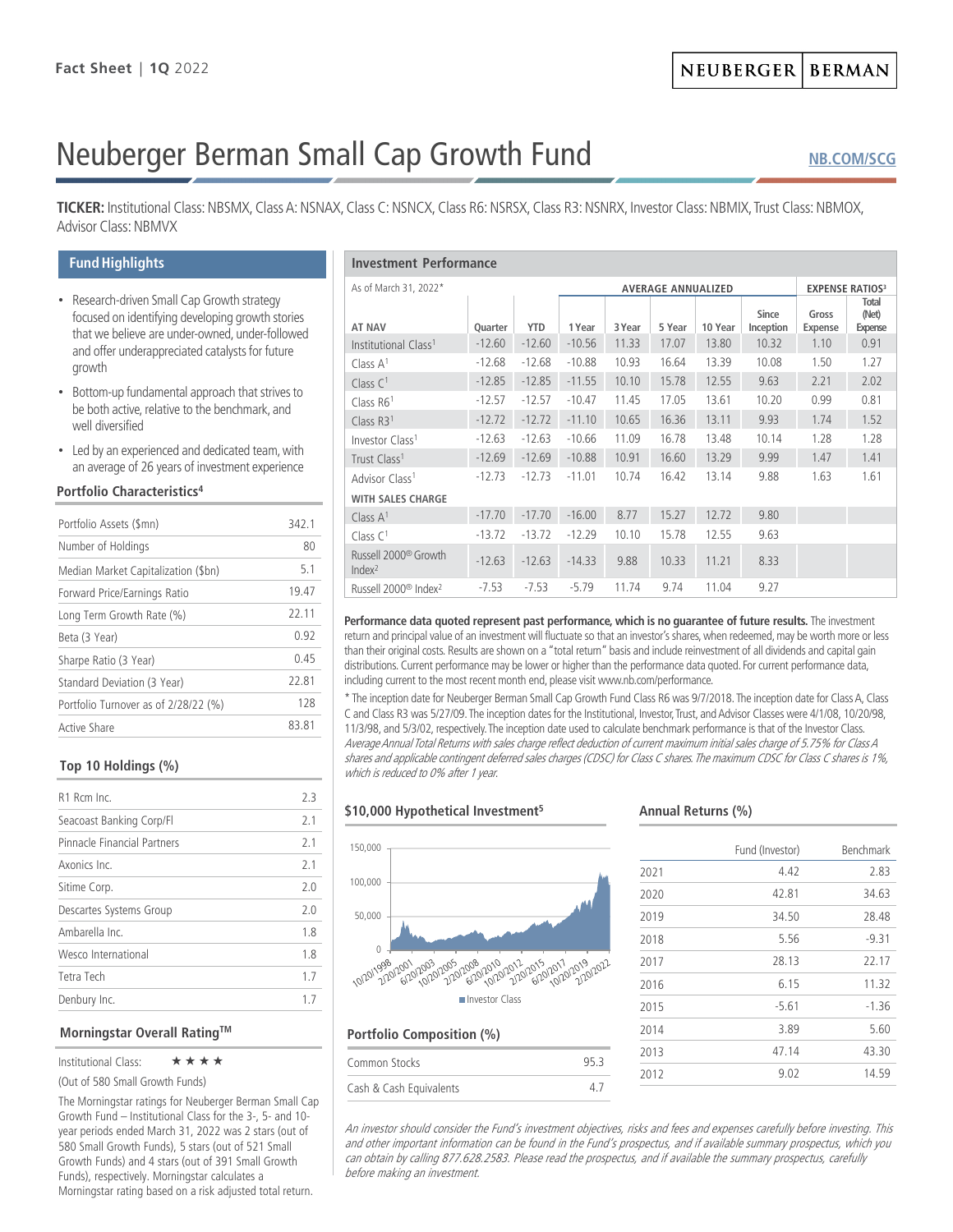#### **Sector Breakdown (%)6**

|                               | Fund | Benchmark |
|-------------------------------|------|-----------|
| <b>Health Care</b>            | 25.3 | 25.1      |
| Information Technology        | 19.8 | 22.8      |
| Industrials                   | 17.1 | 15.7      |
| <b>Consumer Discretionary</b> | 12.5 | 13.5      |
| Financials                    | 6.4  | 5.5       |
| Energy                        | 5.6  | 3.4       |
| Consumer Staples              | 3.3  | 4.1       |
| Communication Services        | 2.4  | 2.8       |
| Materials                     | 2.3  | 3.5       |
| Real Estate                   | 0.0  | 3.3       |
| Utilities                     | 0.0  | 04        |
|                               |      |           |

#### **Management Team**

## **KENNETH J. TUREK, CFA**

37 Years of Industry Experience

**CHAD A. BRUSO, CFA** 22 Years of Industry Experience

**TREVOR MORENO, CFA** 22 Years of Industry Experience

#### **JENNIFER BLACHFORD**

23 Years of Industry Experience

Investing in companies in anticipation of a catalyst carries the risk that the catalyst may not happen as anticipated, possibly due to the actions of other market participants, or the market may react to the catalyst differently than expected.

Because the prices of most growth stocks are based on future expectations, these stocks tend to be more sensitive than value stocks to bad economic news and negative earnings surprises. The Fund may engage in active and frequent trading and may have a high portfolio turnover rate, which may increase the Fund's transaction costs, may adversely affect the Fund's performance and may generate a greater amount of capital gain distributions to shareholders than if the Fund had a low portfolio turnover rate.

An individual security may be more volatile, and may perform differently, than the market as a whole.

The Fund may experience periods of large or frequent redemptions that could cause the Fund to sell assets at inopportune times or at a loss or depressed value.

National economies are increasingly interconnected, as are global financial markets, which increases the possibilities that conditions in one country or region might adversely impact issuers in a different country or region. Some countries, including the U.S., have in recent years adopted more protectionist trade policies. The rise in protectionist trade policies, changes to some major international trade agreements and the potential for changes to others, could affect the economies of many nations in ways that cannot necessarily be foreseen at the present time. Equity markets in the U.S. and China have been very sensitive to the outlook for resolving the U.S.-China "trade war," a trend that may continue in the future.

High public debt in the U.S. and other countries creates ongoing systemic and market risks and policymaking uncertainty, and there may be a further increase in the amount of debt due to the economic effects of the COVID-19 pandemic and ensuing public health measures. Governments and central banks have moved to limit the potential negative economic effects of the COVID-19 pandemic with interventions that are unprecedented in size and scope and may continue to do so, but the ultimate impact of these efforts is uncertain. Governments' efforts to limit potential negative economic effects of the pandemic may be altered, delayed, or eliminated at inopportune times for political, policy or other reasons. Interest rates have been unusually low in recent years in the U.S. and abroad, and central banks have reduced rates further in an effort to combat the economic effects of the COVID-19 pandemic. Because there is little precedent for this situation, it is difficult to predict the impact on various markets of a significant rate increase or other significant policy changes. Over the longer term, rising interest rates may present a greater risk than has historically been the case due to the current period of relatively low rates and the effect of government fiscal and monetary policy initiatives and potential market reaction to those initiatives or their alteration or cessation.

From time to time, based on market or economic conditions, the Fund may have significant positions in one or more sectors of the market. To the extent the Fund invests more heavily in particular sectors, its performance will be especially sensitive to developments that significantly affect those sectors. Individual sectors may be more volatile, and may perform differently, than the broader market.

Securities lending involves a possible delay in recovery of the loaned securities or a possible loss of rights in the collateral should the borrower fail financially. The Fund could also lose money if the value of the collateral decreases.

The securities of small- and mid-cap companies are often more volatile and less liquid than the securities of larger companies and may be more affected than other types of securities by the underperformance of a sector or during market downturns.

A decline in the Fund's average net assets during the current fiscal year due to market volatility or other factors could cause the Fund's expenses for the current fiscal year to be higher than the expense information presented.

The Fund and its service providers, and your ability to transact with the Fund, may be negatively impacted due to operational matters arising from, among other problems, human errors, systems and technology disruptions or failures, or cybersecurity incidents.

Risk is an essential part of investing.

The composition, sectors, and holdings of the Fund are as of the period shown and are subject to change without notice.

For each retail mutual fund with at least a three-year history, Morningstar calculates a Morningstar Rating based on a Morningstar Risk-Adjusted Return measure that accounts for variation in a fund's monthly performance (including the effects of sales charges, loads and redemption fees), placing more emphasis on downward variations and rewarding consistent performance. The top 10% of funds in each category receive five stars, the next 22.5% receive four stars, the next 35% receive three stars, the next 22.5% receive two stars and the bottom 10% receive one star. (Each share class is counted as a fraction of one fund within this scale and rated separately, which may cause slight variations in the distribution percentages.) The Overall Morningstar Rating for a retail mutual fund is derived from a weighted average of the performance figures associated with its three-, five- and 10-year (if applicable) Morningstar Rating metrics. Ratings are ©2021 Morningstar, Inc. All Rights Reserved. The information contained herein: (1) is proprietary to Morningstar and/or its content providers; (2) may not be copied or distributed; and (3) is not warranted to be accurate, complete or timely. Neither Morningstar nor its content providers are responsible for any damages or losses arising from any use of this information.